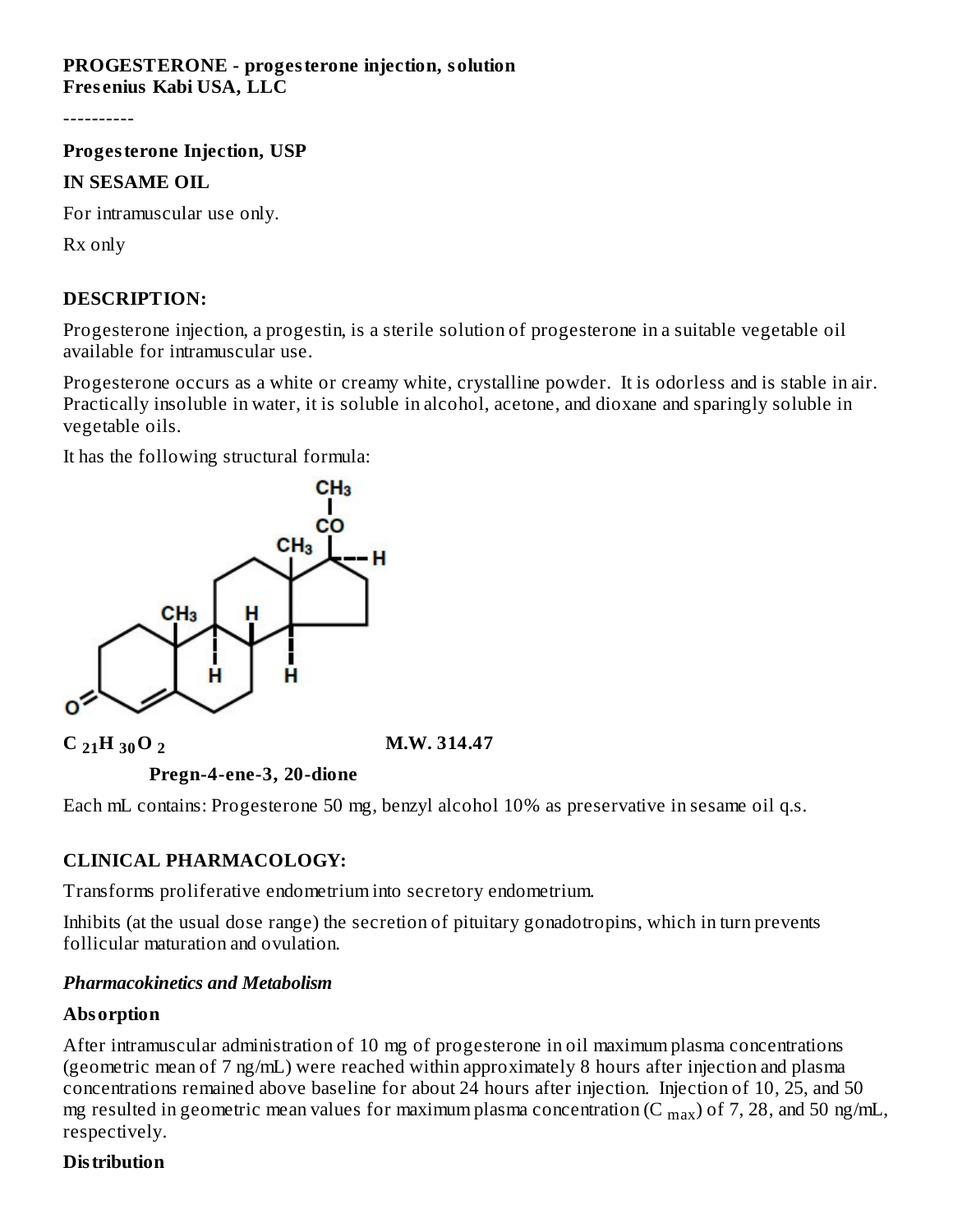Progesterone is extensively bound to plasma proteins, primarily albumin (50 to 54%) and cortisolbinding protein (43 to 48%).

## **Metabolism**

Progesterone is metabolized primarily in the liver by reduction to pregnanediol, pregnanetriol and pregnanolone. Subsequent conjugation results in the formation of glucuronide and sulfate metabolites. The mean plasma metabolic clearance rate in cycling women is  $2510 \pm 135$  (SEM) L/day.

## **Excretion**

The glucuronide and sulfate conjugates of pregnanediol and pregnanolone are excreted in the urine and bile. Progesterone metabolites which are excreted in the bile may undergo enterohepatic recycling or may be excreted in the feces.

The pharmacokinetic data was determined in a small number of patients, limiting the precision in which population values may be estimated.

## *Special Populations*

## **Renal Insufficiency**

The safety and effectiveness in patients with renal insufficiency have not been established. Since progesterone metabolites are excreted mainly by the kidneys, progesterone should be administered with caution and careful monitoring in this patient population (see **PRECAUTIONS**).

## **Hepatic Insufficiency**

The safety and effectiveness in patients with hepatic insufficiency have not been established. Since progesterone is metabolized by the liver, use in patients with liver dysfunction or disease is contraindicated (see **CONTRAINDICATIONS**).

## *Drug Interactions*

The metabolism of progesterone by human liver microsomes was inhibited by ketoconazole (IC  $_{50}$  < 01  $\,$ μM). Ketoconazole is a known inhibitor of cytochrome P450 3A4 and these data suggest that ketoconazole or other known inhibitors of this enzyme may increase the bioavailability of progesterone. The clinical relevance of the *in vitro* findings is unknown.

## **INDICATIONS AND USAGE:**

This drug is indicated in amenorrhea and abnormal uterine bleeding due to hormonal imbalance in the absence of organic pathology, such as submucous fibroids or uterine cancer.

## **CONTRAINDICATIONS:**

- 1. Current or past history of thrombophlebitis, thromboembolic disorders, or cerebral apoplexy.
- 2. Liver dysfunction or disease.
- 3. Known or suspected malignancy of breast or genital organs.
- 4. Undiagnosed vaginal bleeding.
- 5. Missed abortion.
- 6. Known sensitivity to progesterone injection.

## **WARNINGS:**

The physician should be alert to the earliest manifestations of thrombotic disorders (thrombophlebitis,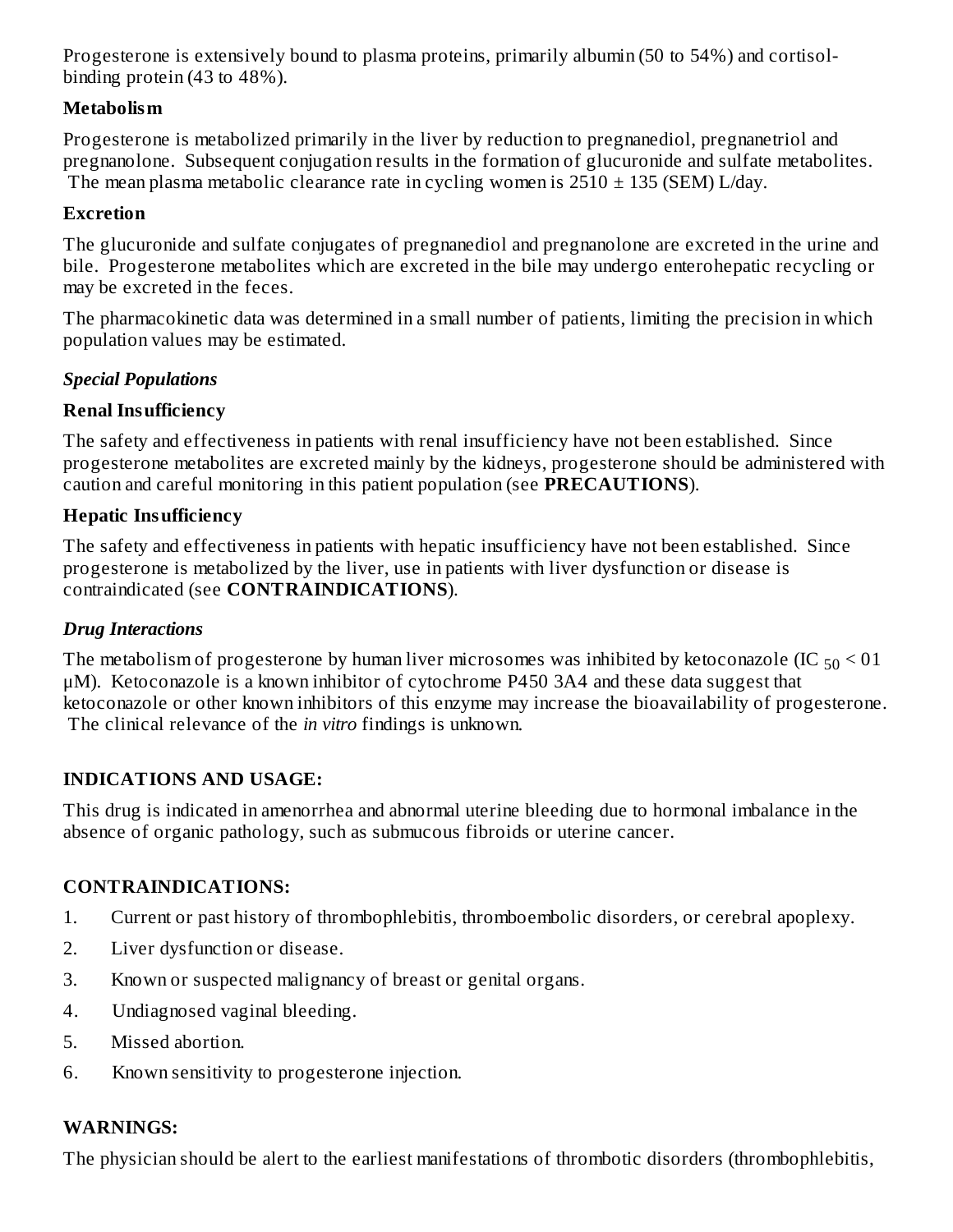cerebrovascular disorders, pulmonary embolism, and retinal thrombosis). Should any of these occur or be suspected, the drug should be discontinued immediately.

Medication should be discontinued pending examination if there is a sudden partial or complete loss of vision, or if there is a sudden onset of proptosis, diplopia or migraine. If examination reveals papilledema or retinal vascular lesions, medication should be withdrawn.

## **PRECAUTIONS:**

#### *General*

The pretreatment physical examination should include special reference to breast and pelvic organs, as well as a Papanicolaou smear.

Because progestational drugs may cause some degree of fluid retention, conditions which might be influenced by this condition, such as epilepsy, migraine, asthma, cardiac, or renal dysfunction, require careful observation.

In cases of breakthrough bleeding, as in all cases of irregular bleeding *per vaginum*, nonfunctional causes should be borne in mind, and adequate diagnostic measures undertaken.

Patients who have a history of psychic depression should be carefully observed and the drug discontinued if the depression recurs to a serious degree.

The age of the patient constitutes no absolute limiting factor although treatment with progestin may mask the onset of the climacteric.

The pathologist should be advised of progestin therapy when relevant specimens are submitted.

There are possible risks which may be associated with the use of progestin treatment, including adverse effects on carbohydrate and lipid metabolism. The dosage used may be important in minimizing these adverse effects.

A decrease in glucose tolerance has been observed in a small percentage of patients on estrogenprogestin combination treatment. The mechanism of this decrease is obscure. For this reason, diabetic patients should be carefully observed while receiving such therapy.

## **Carcinogenesis, Mutagenesis, Impairment of Fertility:**

Long-term intramuscular administration of Medroxyprogesterone acetate (MPA) has been shown to produce mammary tumors in beagle dogs. There is no evidence of a carcinogenic effect associated with the oral administration of MPA to rats and mice.

Medroxyprogesterone acetate was not mutagenic in a battery of *in vitro* or *in vivo* genetic toxicity assays.

Progesterone at high doses is an antifertility drug and high doses would be expected to impair fertility until the cessation of treatment.

## *Geriatric Use*

The safety and effectiveness in geriatric patients (over age 65) have not been established.

## *Pediatric Use*

Safety and effectiveness in pediatric patients have not been established.

## *Nursing Mothers*

Detectable amounts of drug have been identified in the milk of mothers receiving progestational drugs. The effect of this on the nursing infant has not been determined.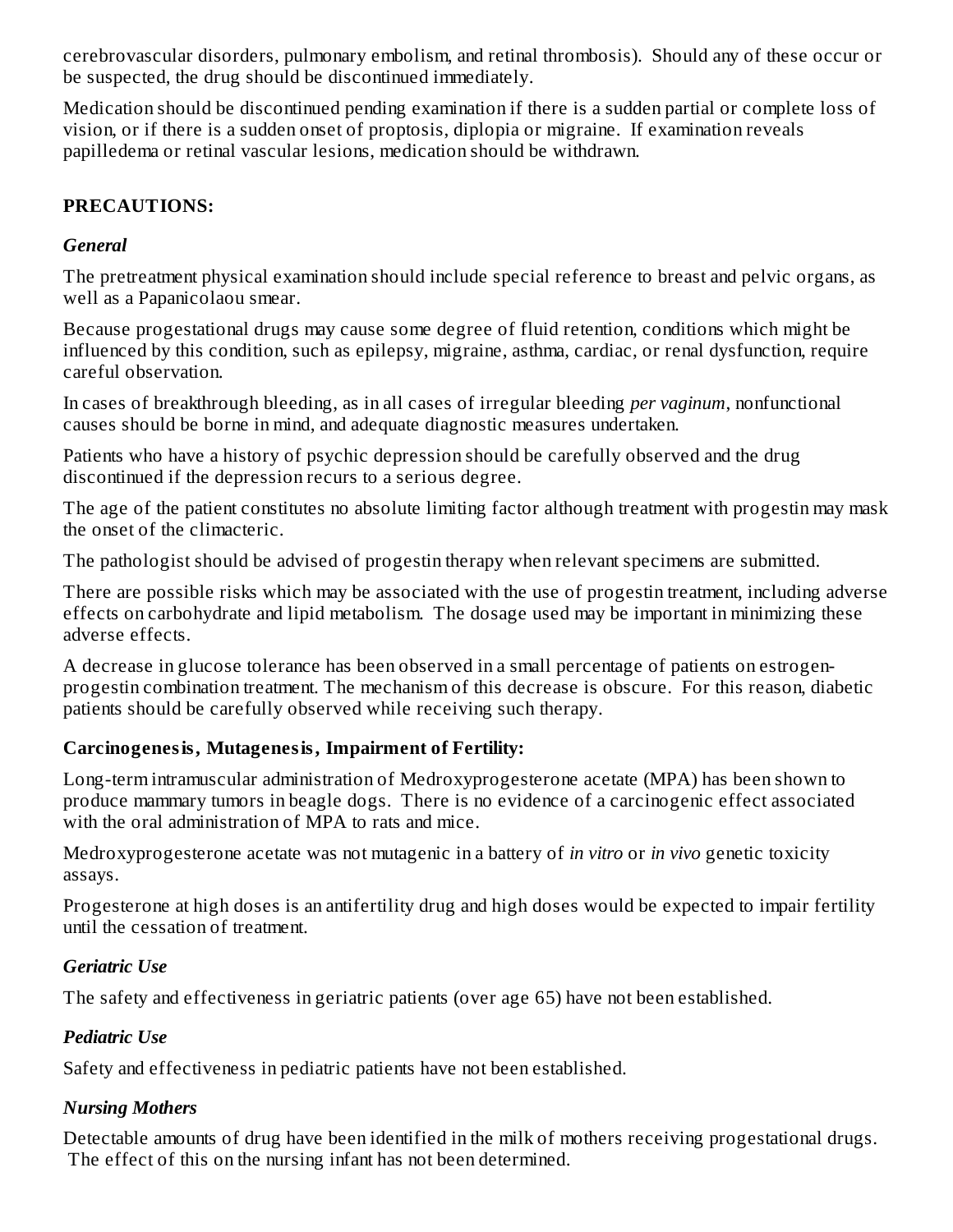#### **ADVERSE REACTIONS:**

Breakthrough bleeding; spotting; change in menstrual flow; amenorrhea; edema; change in weight (increase or decrease); changes in cervical erosion and cervical secretions; cholestatic jaundice; breast tenderness and galactorrhea; pain, irritation, and/or redness at the injection area; skin sensitivity reactions consisting of urticaria, pruritus, edema and generalized rash; acne, alopecia and hirsutism; rash (allergic) with and without pruritus; anaphylactoid reactions; mental depression; pyrexia; insomnia; nausea; and somnolence.

A statistically significant association has been demonstrated between use of estrogen-progestin combination drugs and pulmonary embolism and cerebral thrombosis and embolism. For this reason patients on progestin therapy should be carefully observed. There is also evidence suggestive of an association with neuro-ocular lesions, e.g., retinal thrombosis and optic neuritis.

The following adverse reactions have been observed in patients receiving estrogen-progestin combination drugs: Rise in blood pressure in susceptible individual, premenstrual syndrome, changes in libido, changes in appetite, cystitis-like syndrome, headache, nervousness, fatigue, backache, hirsutism, loss of scalp hair, erythema multiforme, erythema nodosum, hemorrhagic eruption, itching, and dizziness.

The following laboratory results may be altered by the use of estrogen-progestin combination drugs: increased sulfobromophthalein retention and other hepatic function tests; coagulation tests: increase in prothrombin factors VII, VIII, IX, and X; metyrapone test; pregnanediol determinations; thyroid function: increase in PBI, and butanol extractable protein bound iodine and decrease in T<sup>3</sup> uptake values.

## **DOSAGE AND ADMINISTRATION:**

Progesterone is administered by intramuscular injection. It differs from other commonly used steroids in that it is irritating at the place of injection.

#### *Amenorrhea*

Five to 10 mg are given for six to eight consecutive days. If there has been sufficient ovarian activity to produce a proliferative endometrium, one can expect withdrawal bleeding 48 to 72 hours after the last injection. This may be followed by spontaneous normal cycles.

#### *Functional Uterine Bleeding*

Five to 10 mg are given daily for six doses. Bleeding may be expected to cease within six days. When estrogen is given as well, the administration of progesterone is begun after two weeks of estrogen therapy. If menstrual flow begins during the course of injections of progesterone, they are discontinued.

Parenteral drug products should be inspected visually for particulate matter and discoloration prior to administration whenever the solution and container permit.

## **HOW SUPPLIED:**

| <b>ProductNDC</b> |            |                                                                             |
|-------------------|------------|-----------------------------------------------------------------------------|
| No.               | No.        |                                                                             |
| 260110 63323-     |            | Progesterone Injection, USP, 500 mg per 10 mL, (50 mg per mL) multiple dose |
|                   | $261 - 10$ | vial, packaged individually.                                                |

The container closure is not made with natural rubber latex.

Store at 20° to 25°C (68° to 77°F) [see USP Controlled Room Temperature].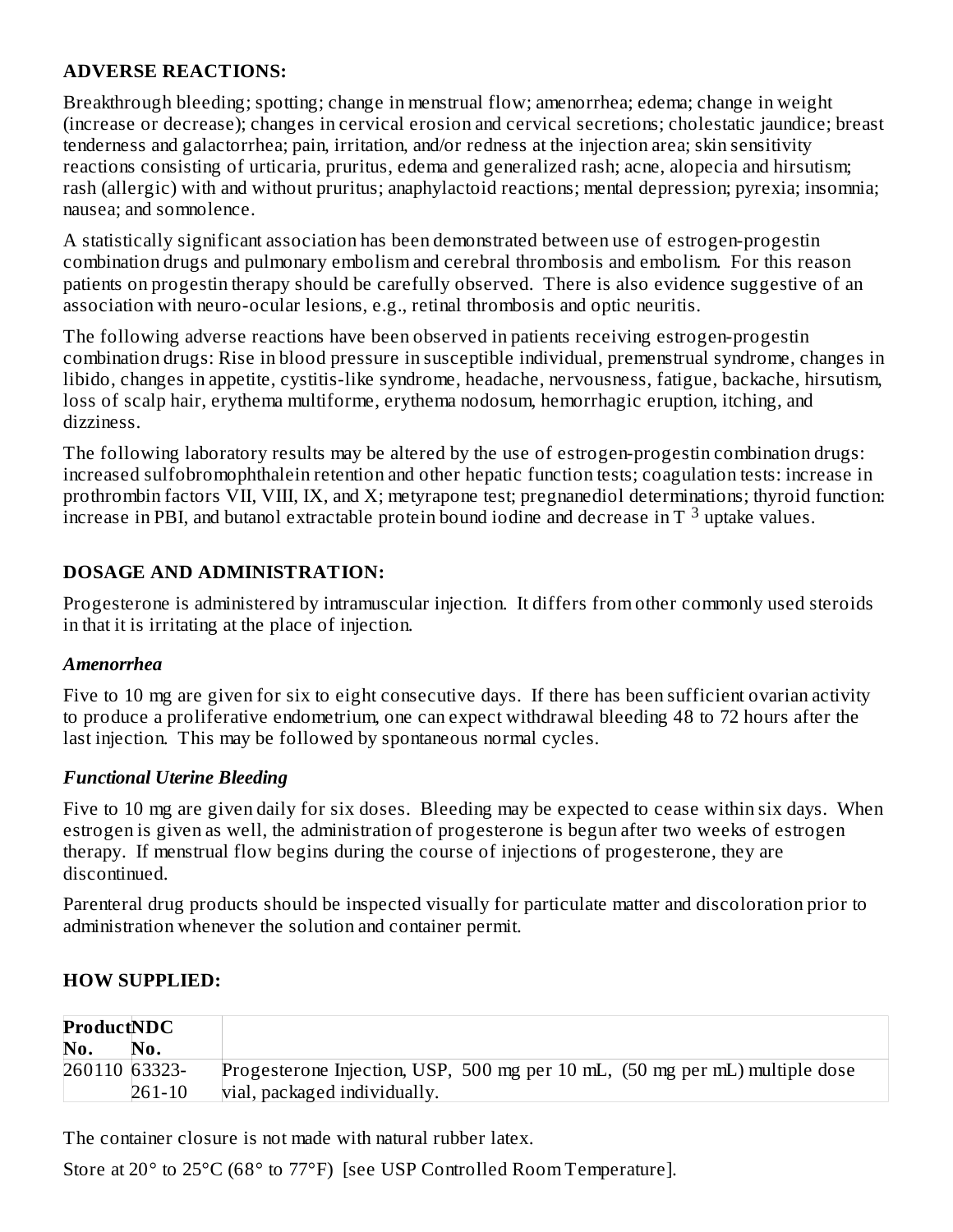## **PROGESTERONE** INJECTION, USP

For Intramuscular Use Only

#### **FOR THE TREATMENT OF AMENORRHEA (ABSENCE OF MENSES IN WOMEN WHO HAVE PREVIOUSLY HAD A MENSTRUAL PERIOD) OR ABNORMAL UTERINE BLEEDING DUE TO HORMONAL IMBALANCE.**

Please read this information carefully before you start to use Progesterone Injection and each time your prescription is renewed, in case anything has changed. This leaflet does not take the place of discussions with your doctor. If you still have any questions, ask your doctor or health-care provider.

#### **About Progesterone Injection**

Progesterone Injection is a sterile injectable solution containing the natural female hormone called progesterone. Progesterone Injection is indicated for the treatment of amenorrhea and abnormal uterine bleeding due to progesterone deficiency.

#### **Understanding the role of Progesterone Injection in the treatment of your menstrual irregularities.**

Progesterone is one of the hormones essential for regular menstrual periods. If your doctor has determined your body does not produce enough progesterone on its own, Progesterone Injection may be prescribed to provide the progesterone you need.

When you do not produce enough progesterone, menstrual irregularities can occur. Progesterone Injection can provide you with the progesterone needed during a normal menstrual cycle.

## **Possible side effects of Progesterone Injection**

The following side effects have been reported with Progesterone Injection. Consult your doctor if you experience any of the side effects mentioned below, or other side effects.

- breakthrough bleeding
- spotting
- changes in menstrual flow
- amenorrhea
- change in weight (increase or decrease)
- pain, irritation, swelling, and/or redness at the injection area
- general swelling
- vaginal discharge
- vellow discoloration of skin or white of eyes
- breast tenderness, discharge from the nipple
- skin reactions including rash, hives, itching, and swelling
- $\bullet$  acne
- hair loss or growth of new hair
- mental depression
- fever
- insomnia or sleepiness\*
- nausea
- anaphylactoid (life-threatening allergic) reaction with symptoms that may include a sense of  $\bullet$ uneasiness or apprehension; flushing; fast, throbbing heartbeat; itching; hives; difficult breathing; swelling of the throat; fainting; nausea; vomiting; or convulsions.

\*If you experience sleepiness, do not drive or operate machinery.

# **When you should not us e Progesterone Injection**

- If you are allergic to progesterone, progesterone-like drugs, benzyl alcohol or sesame oil/seeds.
- If you have unusual vaginal bleeding which has not been evaluated by your doctor.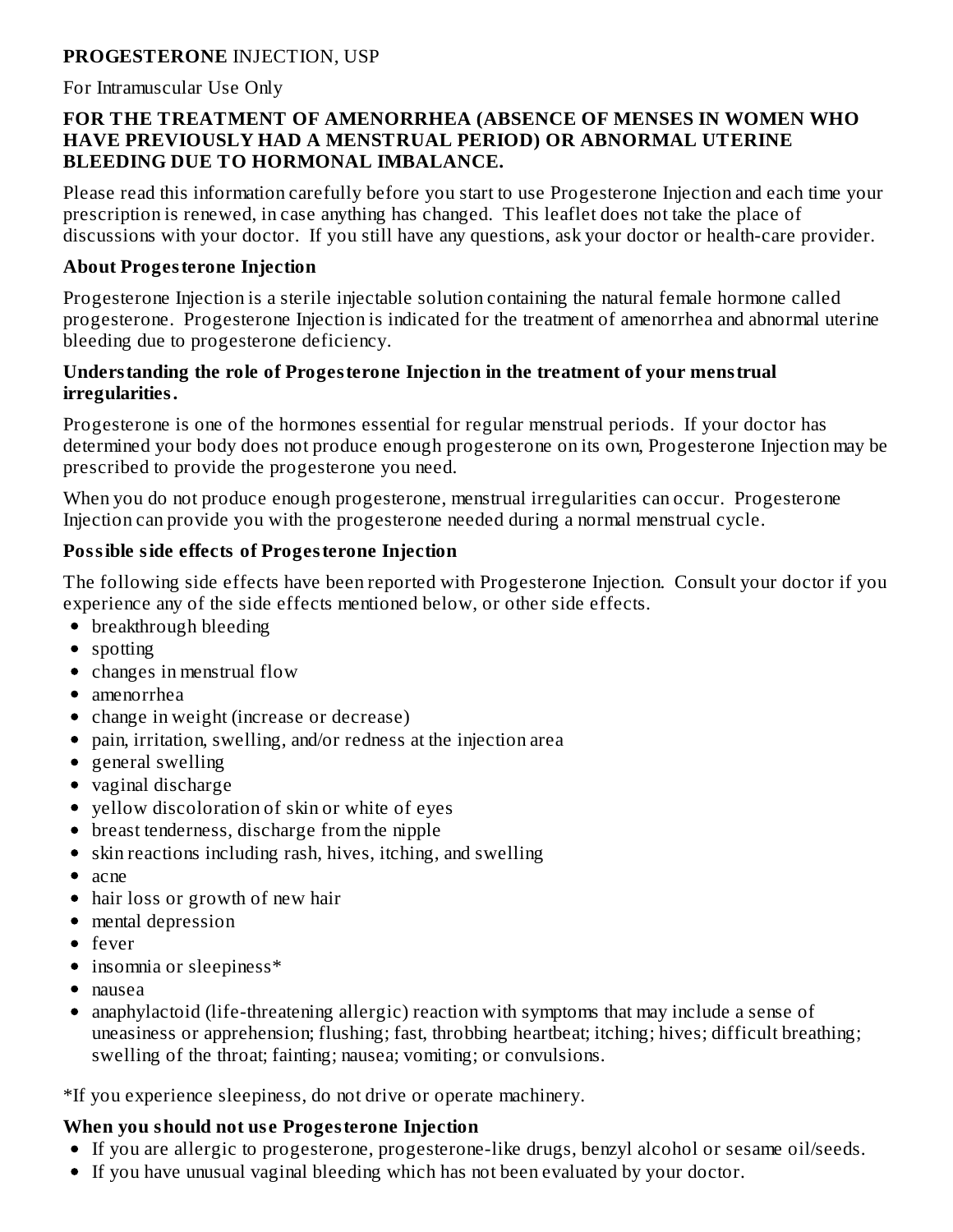- If you have liver disease.
- If you have known or suspected cancer of the breast or genital organs.
- If you have a miscarriage and your physician suspects some tissue is still in the uterus.
- If you have or have had blood clots in the legs, lungs, eyes, or elsewhere.

## **Risks of Progesterone Injection**

Abnormal blood clotting. Blood clots have been reported with the use of estrogens and progestational drugs (alone or in combination). If blood clots do form in your bloodstream, they can cut off the blood supply to vital organs, causing serious problems. These problems may include a stroke (by cutting off blood to part of the brain), a heart attack (by cutting off blood to part of the heart), a pulmonary embolus (by cutting off blood to part of the lungs), or other problems. Any of these conditions may cause death or serious long-term disability. Call your doctor immediately if you suspect you have any of these conditions. He or she may advise you to stop using this drug.

## **Precautions**

Be alert for unusual signs and symptoms. If any of these warning signals (or any other unusual symptoms) happen while you are using Progesterone Injection, call your doctor immediately:

- Abnormal bleeding from the vagina.
- Pains in the calves or chest, a sudden shortness of breath or coughing blood indicating possible clots in the legs, heart, or lungs.
- Severe headache or vomiting, dizziness, faintness, or changes in vision or speech, weakness or numbness of an arm or leg indicating possible clots in the brain or eye.
- Breast lumps, which could be associated with fibrocystic disorders, fibroadenoma, or breast cancer. (Ask your doctor or health-care provider to show you how to examine your breasts monthly.)
- Yellowing of the skin and/or white of the eyes indicating possible liver problems.

## **How Progesterone Injection works**

Progesterone Injection is intended for administration by injection into a muscle mass. Following injection, the medication is absorbed into the bloodstream.

## **Other information**

1. Your doctor has prescribed this drug for you and you alone. Do not give this drug to anyone else.

2. This medication was prescribed for your particular medical condition. Do not use it for another condition.

3. Keep this and all drugs out of the reach of children.

## **How to us e Progesterone Injection**

Progesterone Injection will be administered to you by a health-care provider or your caregiver. Your doctor will provide instructions regarding the dose and manner in which the medication should be injected. Follow your doctor's instructions closely. If you have any questions about product administration, ask your doctor or health-care provider.



www.fresenius-kabi.us 45918F

Revised: October 2016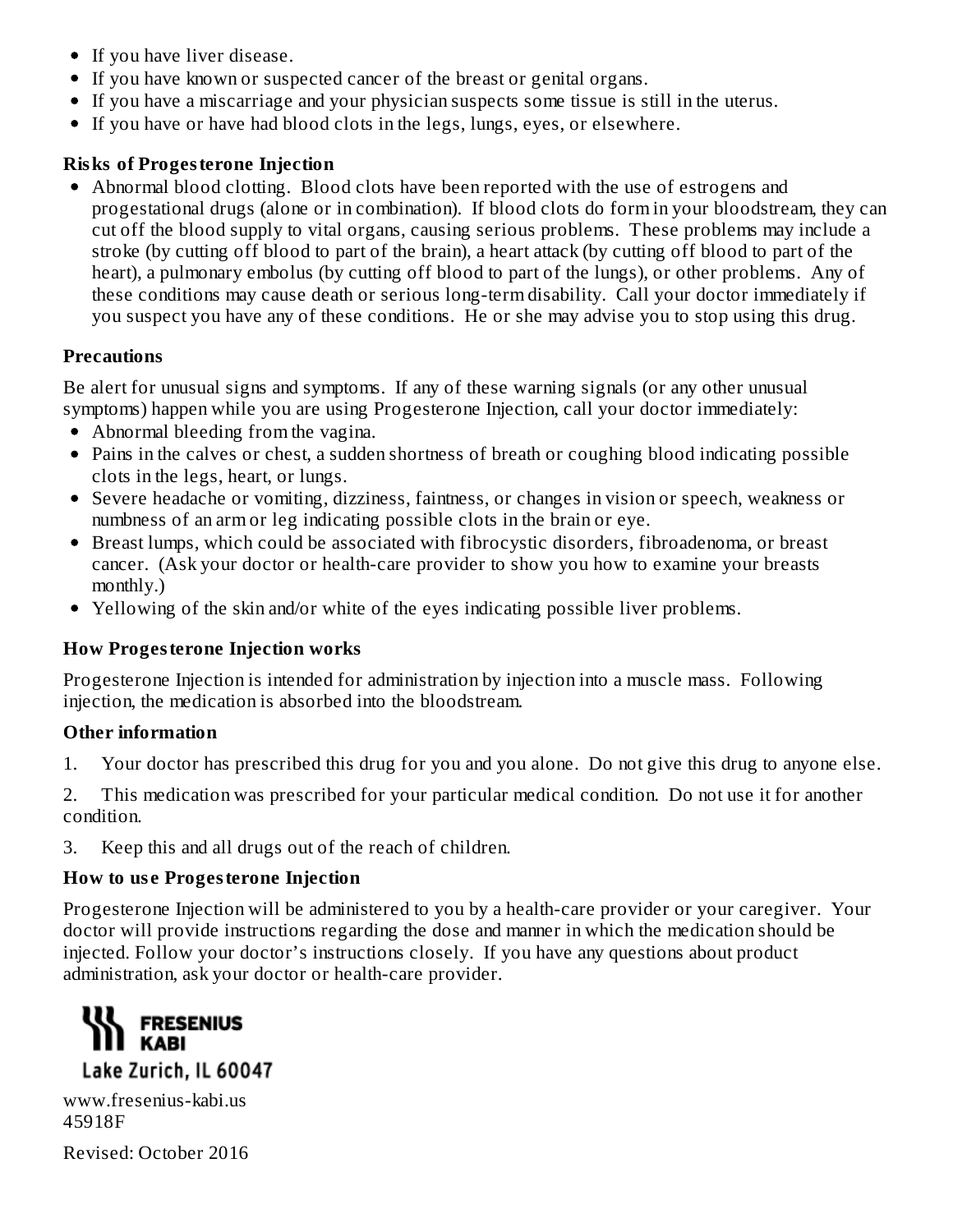# **PACKAGE LABEL - PRINCIPAL DISPLAY - Progesterone 10 mL Multiple Dos e Vial Label**

**Progesterone** Injection, USP

#### **500 mg per 10 mL**

(50 mg per mL)

For intramuscular use only.

#### **10 mL**

Multiple Dose Vial

Rx only

| <b>Progesterone</b><br>Injection, USP                                | Sterile.<br>Each mL contains:<br>Progesterone 50 mg; benzyl                                | 60047<br>⊒   |                |  |
|----------------------------------------------------------------------|--------------------------------------------------------------------------------------------|--------------|----------------|--|
| 500 mg per 10 mL<br>(50 mg per mL)                                   | alcohol10% as preservative,<br>in sesame oil, q.s.<br>Usual dosage: See package<br>insert. | Lake Zurich, | ఴ<br>6<br>5    |  |
| For intramuscular use only.                                          | STORE AT: 20° to 25°C (68°<br>to 77°F) [see USP Controlled<br>Room Temperature].           | Kabi         | $\approx$<br>4 |  |
| 10 <sub>mL</sub><br><b>Multiple Dose Vial</b><br>R <sub>x</sub> only | The container closure is<br>not made with natural<br>rubber latex.                         | Fresenius    | <b>OT/EXI</b>  |  |

**PACKAGE LABEL - PRINCIPAL DISPLAY - Progesterone 10 mL Multiple Dos e Vial Carton Panel**

**Progesterone** Injection, USP

**500 mg per 10 mL** (50 mg per mL)

For intramuscular use only. Rx only

**10 mL** Multiple Dose Vial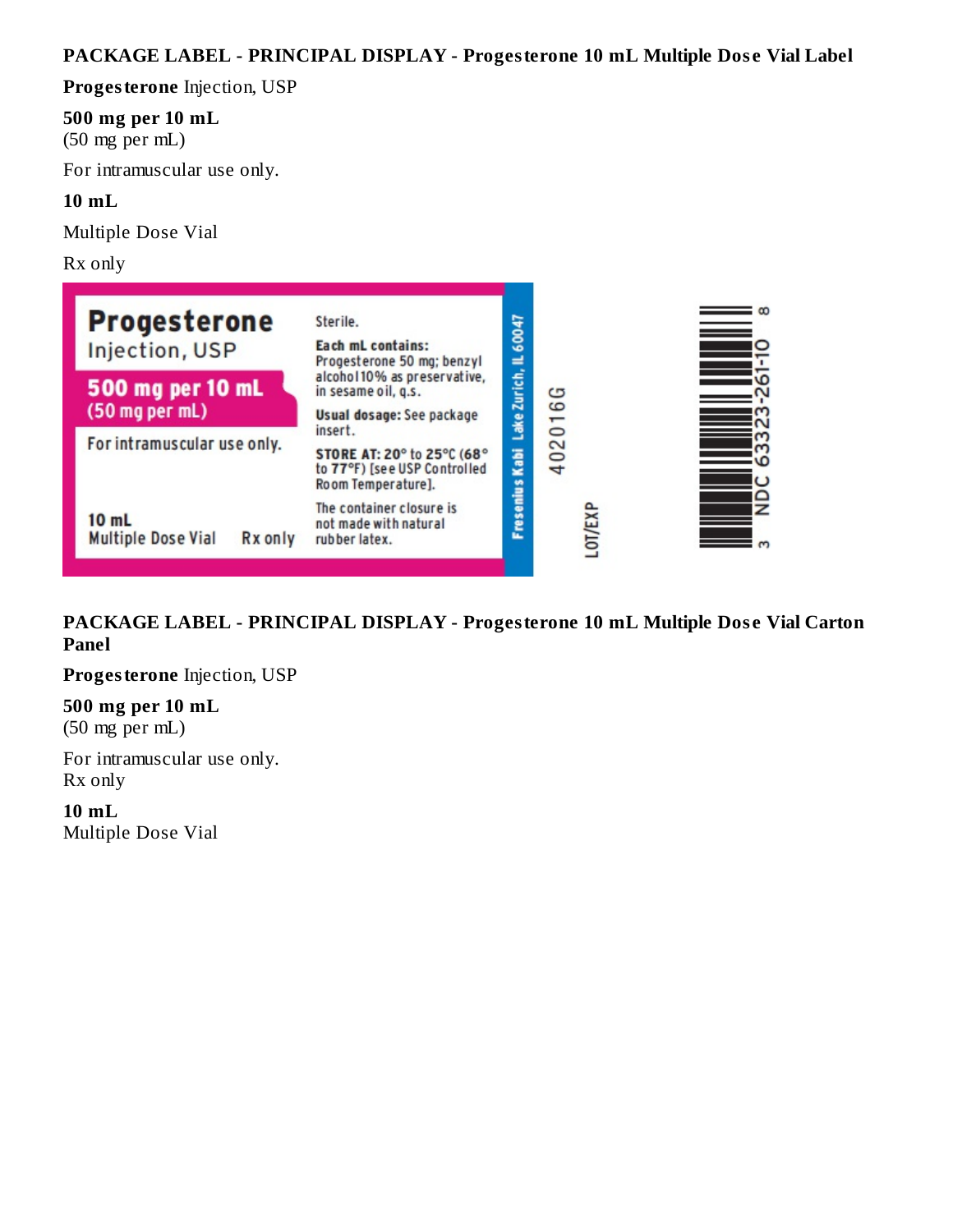

# **PROGESTERONE**

progesterone injection, solution

| <b>Product Information</b>     |                         |                    |               |  |  |
|--------------------------------|-------------------------|--------------------|---------------|--|--|
| Product Type                   | HUMAN PRESCRIPTION DRUG | Item Code (Source) | NDC:63323-261 |  |  |
| <b>Route of Administration</b> | <b>INTRAMUSCULAR</b>    |                    |               |  |  |

| <b>Active Ingredient/Active Moiety</b>                                  |                          |                                   |  |  |
|-------------------------------------------------------------------------|--------------------------|-----------------------------------|--|--|
| Ingredient Name                                                         | <b>Basis of Strength</b> | Strength                          |  |  |
| <b>PROGESTERONE</b> (UNII: 4G7DS2Q64Y) (PROGESTERONE - UNII:4G7DS2Q64Y) | PROGESTERONE             | $50 \text{ mg}$ in $1 \text{ mL}$ |  |  |

| <b>Inactive Ingredients</b>              |          |  |  |
|------------------------------------------|----------|--|--|
| <b>Ingredient Name</b>                   | Strength |  |  |
| <b>BENZYL ALCOHOL (UNII: LKG8494WBH)</b> |          |  |  |
| <b>SESAME OIL (UNII: QX10HYY4QV)</b>     |          |  |  |

#### **Packaging**

| #<br>Item Code               | <b>Package Description</b>                                        | <b>Marketing Start</b><br>Date | <b>Marketing End</b><br>Date |  |
|------------------------------|-------------------------------------------------------------------|--------------------------------|------------------------------|--|
| NDC:63323-261-<br>-10        | 1 in 1 CARTON                                                     | 07/19/2001                     |                              |  |
|                              | 10 mL in 1 VIAL, MULTI-DOSE; Type 0: Not a Combination<br>Product |                                |                              |  |
|                              |                                                                   |                                |                              |  |
| <b>Marketing Information</b> |                                                                   |                                |                              |  |